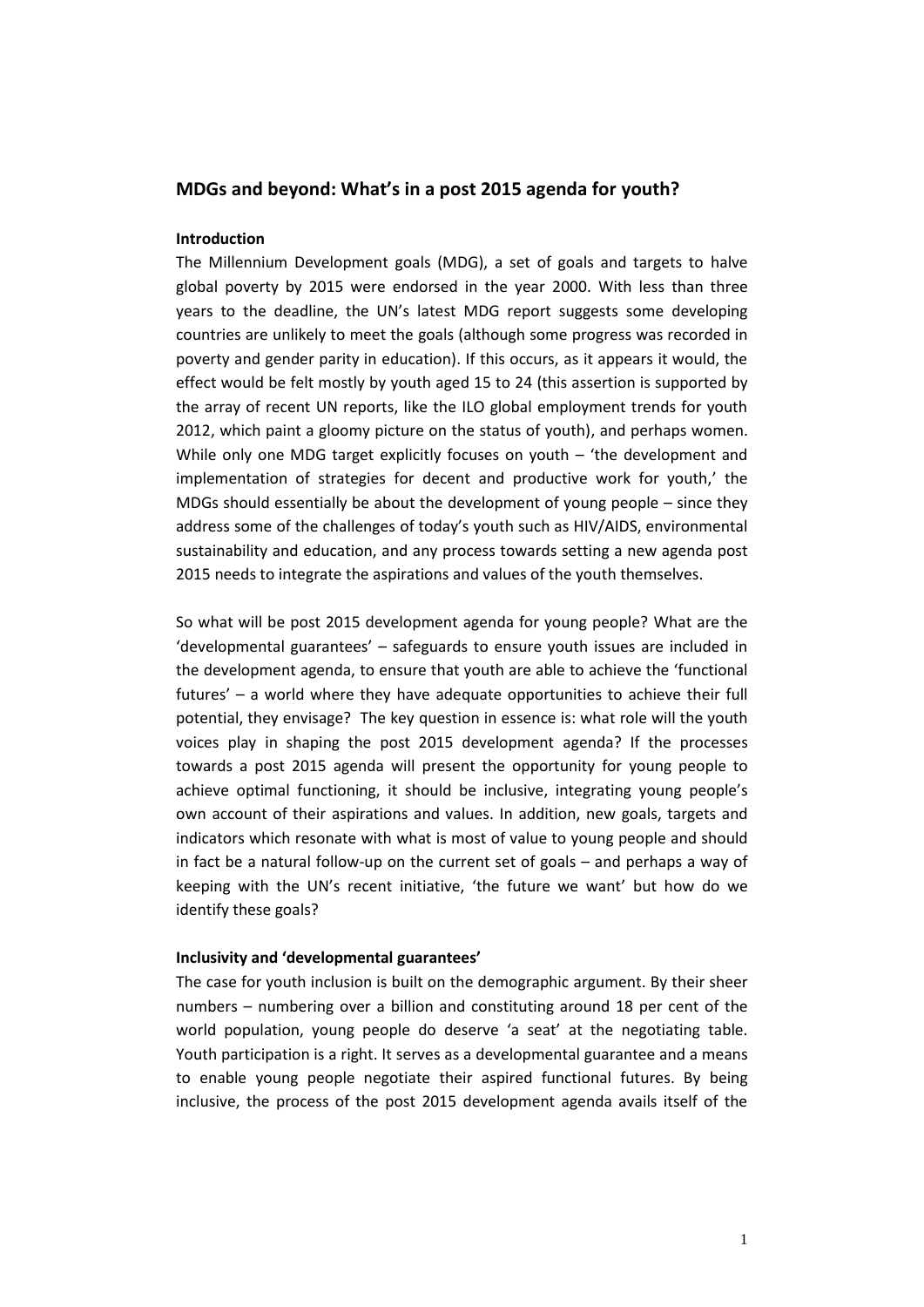potential of being one of the most robust and transparent development agendas to be developed by the UN. In the final analysis, the post 2015 agenda requires a fundamental shift from being just another global political declaration to a framework which provides national governments with a roadmap on measures to meaningfully improve young people's quality of life.

During the early 1990s, Roger Hart presented a framework for youth participation recommending the ideal level for youth engagement as that in which youth are equal partners, with shared responsibilities with adults and policymakers. The consultative processes leading up to 2015 need to recognise the importance of youth issues and ensure their adequate engagement in articulating them. Recently, Brian Head made a compelling case for the integration of young people's 'voice' in policy, based on three rationales. The first derives from a rights based framework, presenting participation as a right to which young people are entitled and a way to demonstrate respect for young people's views. The second view suggests that young people's needs assessment and policy design should take an asset based positive youth development approach rather than a paternalistic view of young people's needs. Thirdly, he suggests that participation in development processes provides an opportunity for social learning, which inadvertently contributes to young people's development of skills and competences which are valuable to other aspects of their lives.

The UN recognises and has committed itself to an open, transparent and participatory process as espoused in the recent report of the secretary general 'the future we want for all.' It remains to be seen to what extent this would be pursued.

### **Framing the discourse of youth in the post 2015 agenda**

Thus far, only few of the writings on the UN's post 2015 agenda specifically focus on youth. There are two strands to this. The first is about content, the second is about language. In relation to content Emily Freeburg and colleagues make a compelling case for robust investments in the various youth specific issues which were not included in the MDGs. In framing the discourse towards a development agenda post 2015, it is important the both the issues identified in the Freeburg et al report and similar others (including youth conference declarations and statements) are gleaned for their possible content contribution to the post 2015 agenda. Not only should young people be involved in framing the future development agenda, their voices should provide the needed illumination for development policy trajectories. As this generation of youth is possibly the most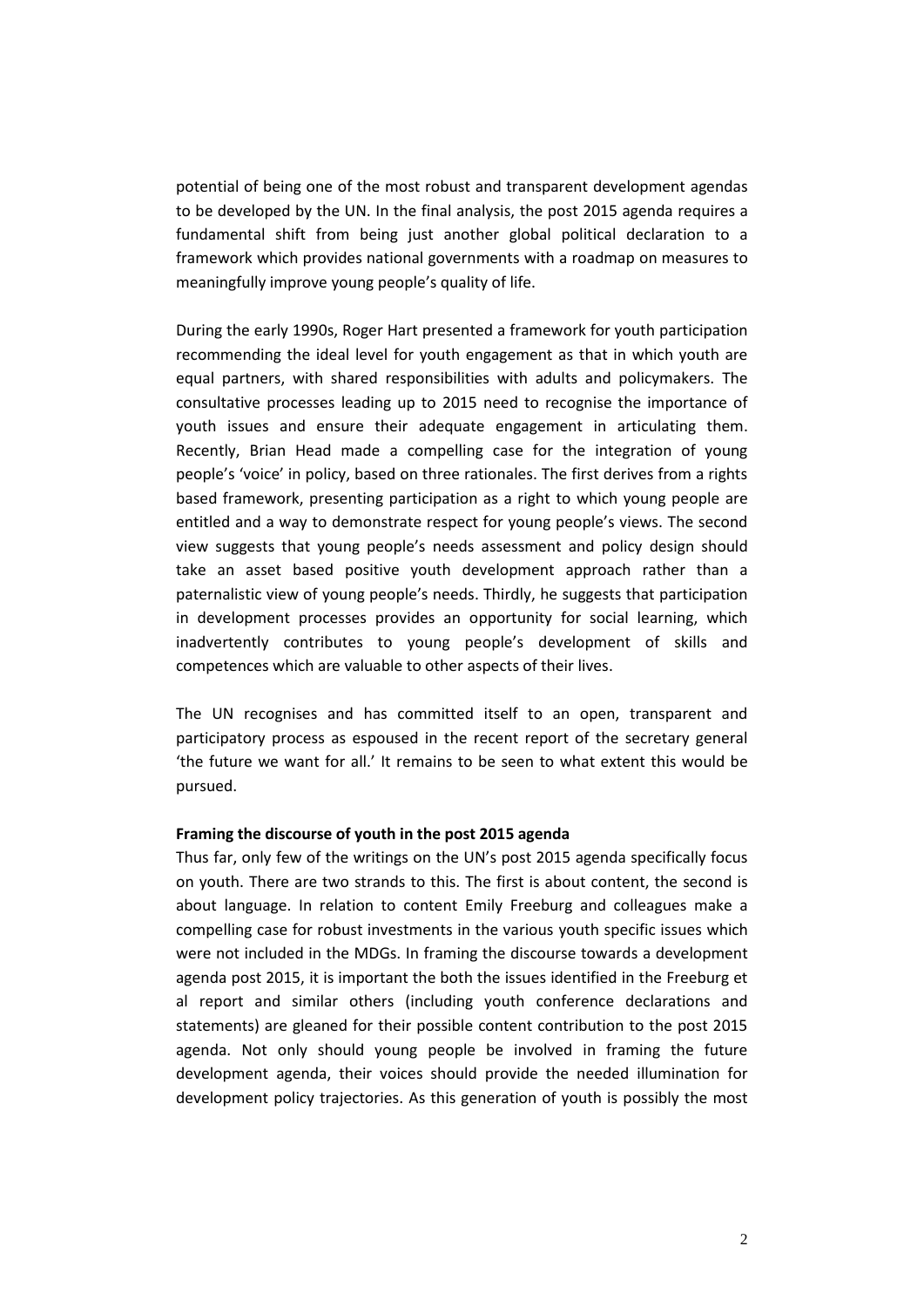educated than any previous generation of their cohorts, as indicated by the UN, they posses the capacity to contribute meaningfully to the post 2015 development agenda. This factor should not be ignored.

Secondly, it is important that writings with specific mention of youth appear in the discourse leading up to 2015 and beyond. This is perhaps a meaningful way to gain traction in promoting the importance of youth issues. It is important that the UN and civil society organisations working on youth issues in the context of the post 2015 agenda bring attention to the issues of youth not just by the use of concepts like 'the future' but by actual mention of youth or young people. This measure is an important means to ensure that such an agenda would facilitate national level action on youth specific issues. Approaches within well-being research could provide some methodological guidance in terms of keeping the focus on young people's values and aspirations. Such a focus needs to recognise that there is not a single category of youth and thus no single narrative will 'fit' what is most beneficial to the youth in the long term. Perhaps Jan Vandemoortele's notion of 'collectivist targets,' could provide some understanding of how best to weigh what's beneficial to youth within the broader context of the post 2015 discourse.

### **Elements of a post 2015 youth agenda**

While there is the usual temptation to produce a list of 'youth areas' in which the post 2015 agenda, it is beyond the scope of this article to do so. Rather, I point in specific directions as well as methodologies through which such a 'list of youth issues' could be derived. Firstly, a viable approach towards collating and these issues is through rigorous content analysis of declarations and statements from youth forums at different levels. Several youth related events have been held in the last decade across all regions (for example the UN's youth leadership summit series) and the output documents from all of these point in the direction of what young people's future aspirations are. Drawing these conference declarations, could provide the essential elements needed for a post 2015 youth agenda. Certainly, these documents would provide a valuable avenue towards understanding what's important to youth and what needs to be captured in the post 2015 development agenda that would otherwise have been lost.

The second method/ avenue through which youth issues could be gathered is the use of ICT tools such as crowd sourcing. This model has already been used by UNAIDS and the World Bank in the development of youth related reports. Many young people including those in developing countries, are tech savvy, and have